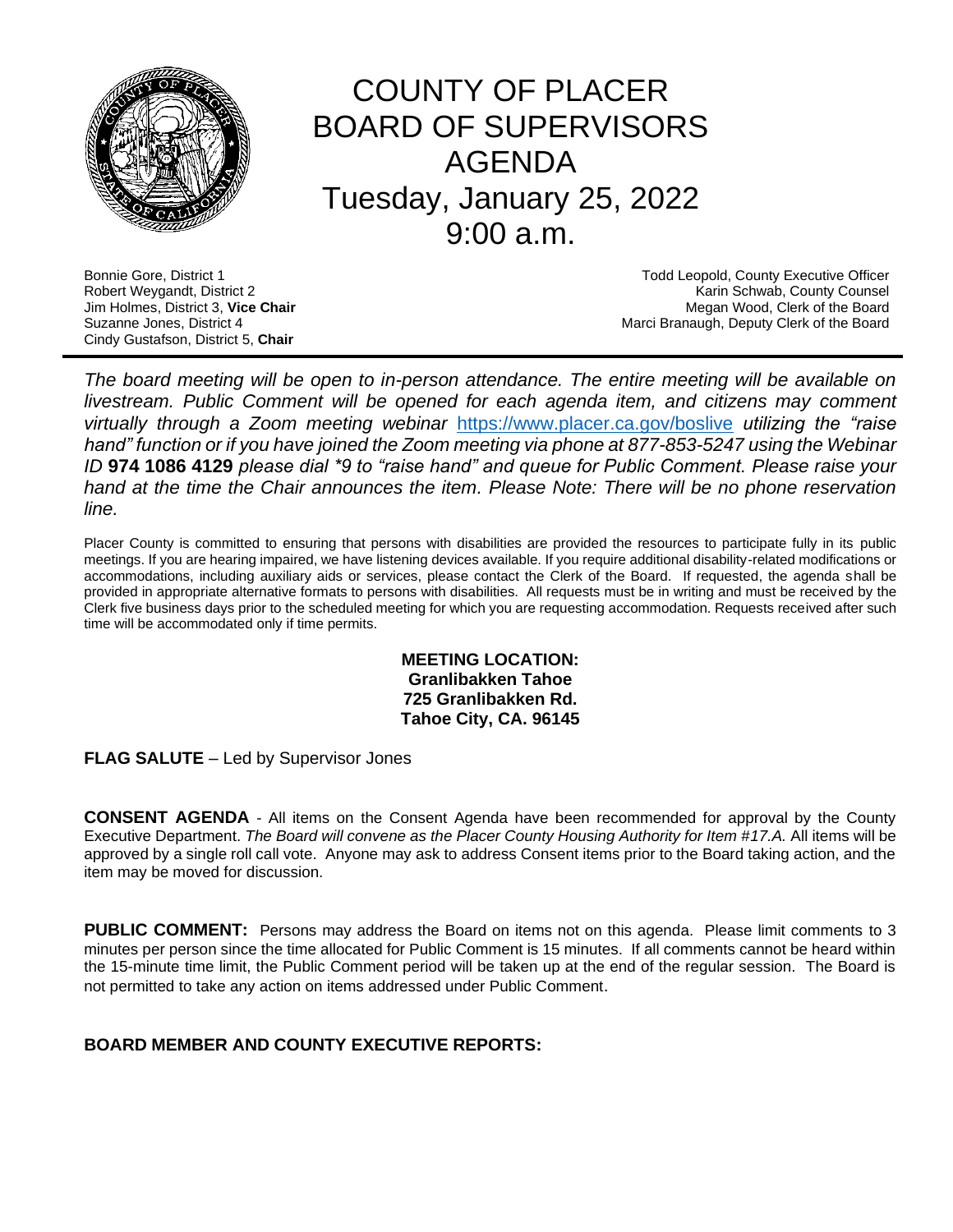### **TIMED ITEMS to be discussed at the time shown or shortly thereafter**

### **9:15 a.m.**

#### 1. **BOARD OF SUPERVISORS** *1*

- A. Commendation | Larry Sevison
	- 1. Approve a Commendation recognizing Larry Sevison for 50 years of service on the Placer County Planning Commission.

*(Chair 10 min)*

#### **9:25 a.m.**

*3*

*7*

## 2. **COMMUNITY DEVELOPMENT RESOURCE AGENCY**

- A. East Placer Tahoe Housing Update
	- 1. Receive an update on the County's efforts to create achievable housing opportunities in East Placer and the Tahoe Basin.

*(Emily Setzer 15 min)*

#### **9:35 a.m.**

### 3. **COUNTY EXECUTIVE**

- A. Capital Projects Advisory Committee FY2021-22 Capital Project Recommendations
	- 1. Receive a staff presentation outlining the Capital Projects Advisory Committee (CAP Committee) FY2021-22 recommendation to allocate Transient Occupant Tax (TOT) funds to capital projects in eastern Placer County, consistent with the Tourism Master Plan.
	- 2. Approve the allocation for up to \$3,243,433.25 in TOT funds consistent with CAP Committee recommendation for 12 capital projects as identified and described in Attachment 2 of the staff report.
	- 3. Approve a FY 2021-22 Budget Amendment #AM-00599 in the amount of \$1,243,433.25 increasing expenditure authority in CC10020 Tahoe Tourism and Promotions and cancelling reserves in FD10201 Tahoe Tourism and Promotions Fund by the same amount.
	- 4. Direct staff to prepare agreements for said TOT funds for capital projects approved by your Board, and authorize the County Executive Officer, or designee, to execute such agreements upon County Counsel and Risk Management approval.

*(Lindsay Romack 10 min)*

### **9:45 a.m.**

### 4. **COUNTY EXECUTIVE**

- A. Ordinance Repealing and Replacing Placer County Code Chapter 12, Article 12.26, Entitled "Camping and Personal Property Storage on County Property and Public Areas"
	- 1. Introduce and waive oral reading of an Ordinance repealing and replacing Placer County Code Chapter 12, Article 12.26, in its entirety regarding camping on county property.

*(Bekki Riggan 30 min)*

#### **12:00 p.m.**

# 5. **COUNTY EXECUTIVE**

*33*

*15*

- A. Short-Term Rental Ordinance Updates
	- 1. Introduce and waive oral reading of an Ordinance to repeal and replace Chapter 9, Article 9.42 of the Placer County Code to regulate short term vacation rentals.
	- 2. Find the ordinance exempt from of the California Environmental Quality Act pursuant to Guidelines Sections 15061 (b)(3) and 15378.

*(Stephanie Holloway & Crystal Jacobsen)*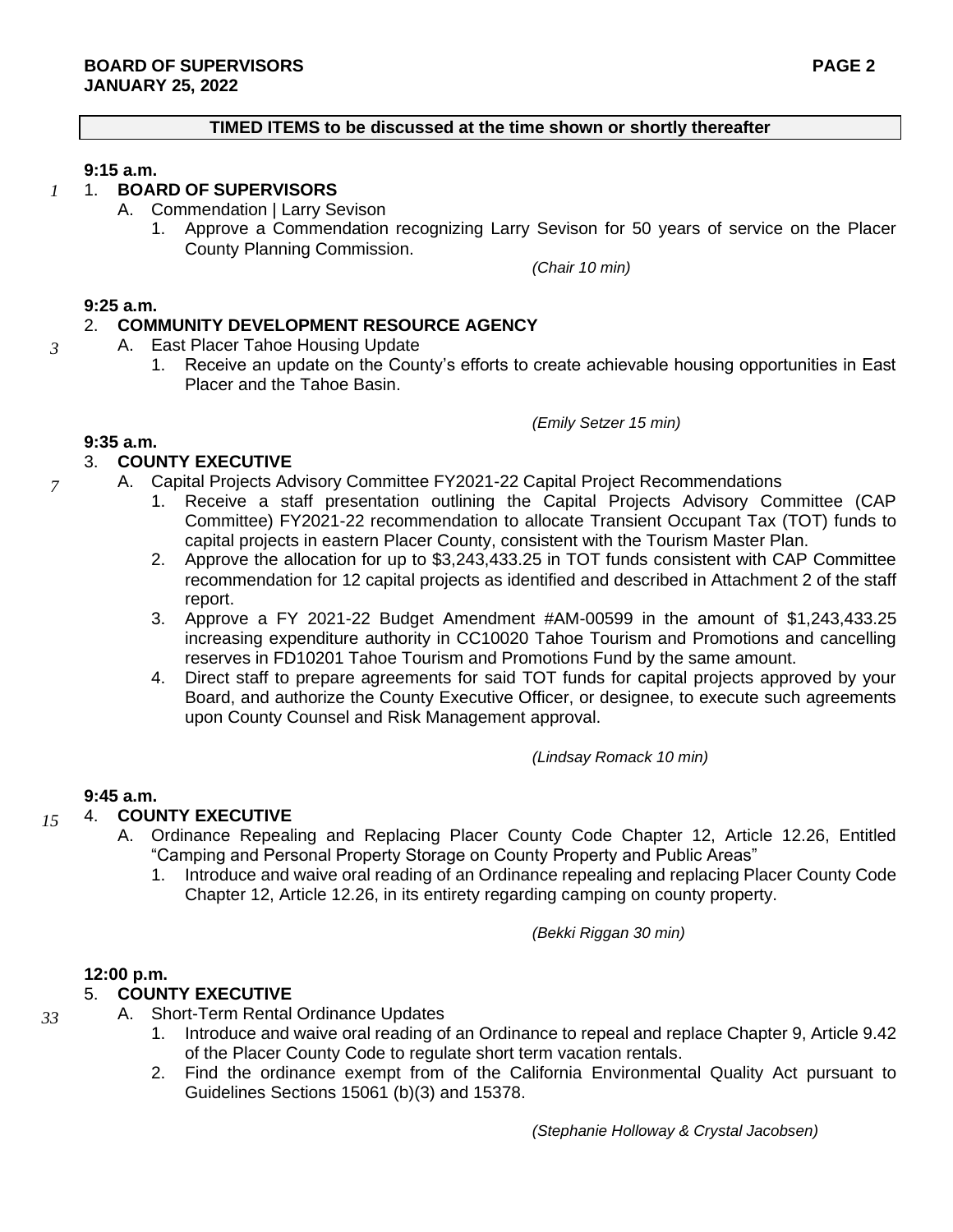#### **DEPARTMENT ITEMS to be considered for action as time allows**

**The Board will adjourn as the Placer County Board of Supervisors and convene as the Placer County Housing Authority**

### 6. **PLACER COUNTY HOUSING AUTHORITY**

*159*

- A. Housing Authority Budget Amendment
	- 1. Approve Budget Amendment Number AM-00596 in the amount of \$6,964,179 for FY 2021-22 for the receipt of Emergency Rental Assistance funds from The United States Department of Treasury and the expense of these funds for the payment of rent and utility costs for Placer County residents impacted by the COVID 19 Pandemic and the cost associated with administering the program.

## *(Greg Geisler 10 min)*

**The Board will adjourn as the Placer County Housing Authority and reconvene as the Placer County Board of Supervisors**

# 7. **PROCUREMENT**

- A. Multi-Use Dump Trucks | Riverview International Trucks LLC of West Sacramento, CA *161*
	- Approve a FY2021-22 Budget Amendment (AM-00594) in the amount of \$76,766 to increase the Cost Center 19007 – Road Maintenance in the Equipment Ledger 54450 and reduce Cost Center 19007 – Road Maintenance in the Professional Services Ledger 52360 in the amount \$76,766.
	- 2. Approve the award of a negotiated purchase order to Riverview International Trucks LLC of West Sacramento, CA utilizing the State of California Contract No. 1-18-23-20F for the purchase of two multi-use dump trucks in the total amount of \$557,026.
	- 3. Authorize the Purchasing Manager to sign all required documents.

# *(Brett Wood 5 min)*

- 8. **COUNTY COUNSEL / ADJOURN TO CLOSED SESSION:** Pursuant to the cited authority (all references are to the Government Code), the Board of Supervisors will hold a closed session to discuss the following listed items. A report of any action taken will be presented prior to adjournment.
	- 1. Existing Litigation (Government Code §54956.9(d)(1)):
		- (a) Gonzales v. Bartosh, et al. Placer County Superior Court Case No: S-CV-0047573
		- (b) In re American Renewable Power, LLC / ARP-Loyalton Cogen LLC U.S. Bankruptcy Court - Central District Case No: 8:20-bk-10533-ES
		- (c) Melger v. Pecoraro Placer County Superior Court Case No. S-CV-0047780
		- (d) Rader v. Solbos and Wehe U.S District Court, Eastern District Case No: 2:19-cv-01265-WBS-AC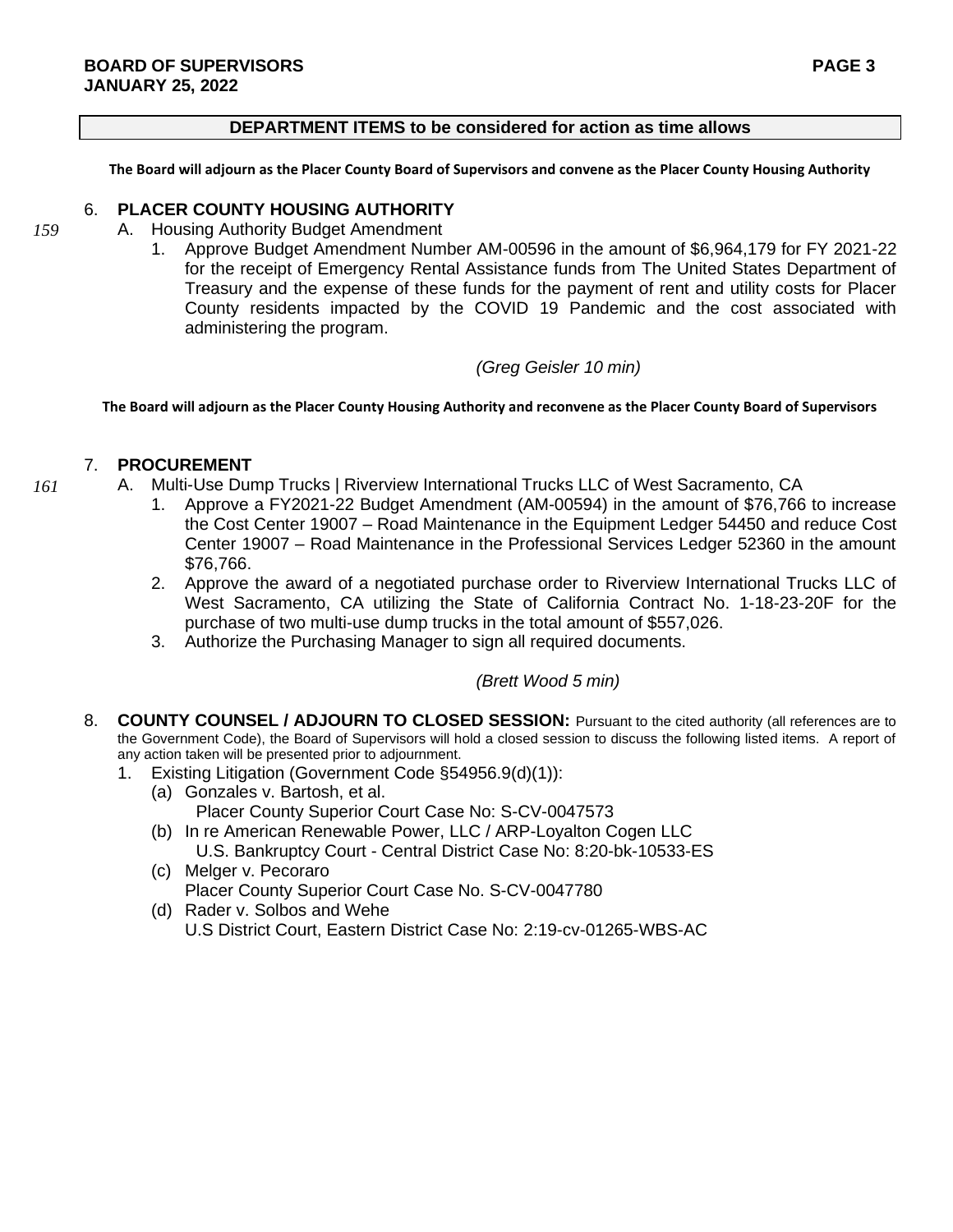# **CONSENT ITEMS**

All items on the Consent Agenda have been recommended for approval by the County Executive Department. *The Board will convene as the Placer County Housing Authority for Item #17.A.* All items will be approved by a single roll call vote. Anyone may ask to address Consent items prior to the Board taking action, and the item may be moved for discussion.

#### 9. **AGRICULTURAL COMMISSION** *163*

- A. Delegated Authority Request for Funding Applications for the French Meadows Project
	- 1. Adopt a Resolution authorizing the Agricultural Commissioner/Sealer, or designee, to submit grant funding applications for remaining French Meadows Project (FMP) forest treatment work already reviewed and approved by this Board.

# 10. **CLAIMS AGAINST THE COUNTY**

*167*

*173*

*185*

*187*

- A. Reject the following claims, as recommended by the offices of County Counsel and Risk Management:
	- 1. CNDA 21-00019 Hussey, Diane (Property Damage) \$100,000.00
	- 2. CNDA 21-00025 Fletcher, Clayton (Property Damage) \$920.00
	- 3. CNDA 21-00026 Johns, William (Property Damage) \$2,500.00
	- 4. CNDA 22-00001 Roberts, Heather (Property Damage) \$4,354.66
	- 5. CNDA 22-00002 Vargas Sanchez, Felipe (Property Damage) \$269.00
	- 6. CNDA 22-00003 Cancilla, Salvatore (Property Damage) \$6,175.13
	- 7. CNDA 22-00004 Benedick, Kiley (Personal Injury) exceeds \$25,000.00

#### 11. **COMMITTEES & COMMISSIONS** *169*

- A. Economic Development Board
	- 1. Confirm the appointment William "Justin" Black, III to Seat #9 representing Agriculture and Kenneth Kramer to Seat #11 representing Manufacturing; and the reappointment of Dr. John Jackson to Seat #10 representing Education, Dave Attaway to Seat #12 representing Tourism, Charles Heisleman to Seat #13 representing Utilities, Brian Alexander Seat #14 representing Healthcare Industry, Veronica Blake Seat #15 representing Non-Profit, William H. Duncan, IV Seat #16 representing Education (Public), Michelle Silva Seat #17 representing Communications, Jeff Richardson Seat #18 representing Retail, and Stewart Wells Seat #19 representing At-Large, of the Economic Development Board as recommended by the Economic Development Board.
- B. Placer County Economic Development Board | Amendment to Bylaws
	- 1. Adopt a Resolution approving an amendment to the Bylaws of the Placer County Economic Development Board.
	- C. Loomis Veterans Memorial Hall Board
		- 1. Approve the 2022/2023 appointments to the Loomis Veterans Memorial Hall Board of Trustees.
	- D. Colfax Veterans Memorial Hall Board
		- 1. Approve the 2022/2023 appointments to the Colfax Veterans Memorial Hall Board of Trustees.
- E. Foresthill Veterans Memorial Hall Board *189*
	- 1. Approve the 2022/2023 appointments to the Foresthill Veterans Memorial Hall Board of Trustees.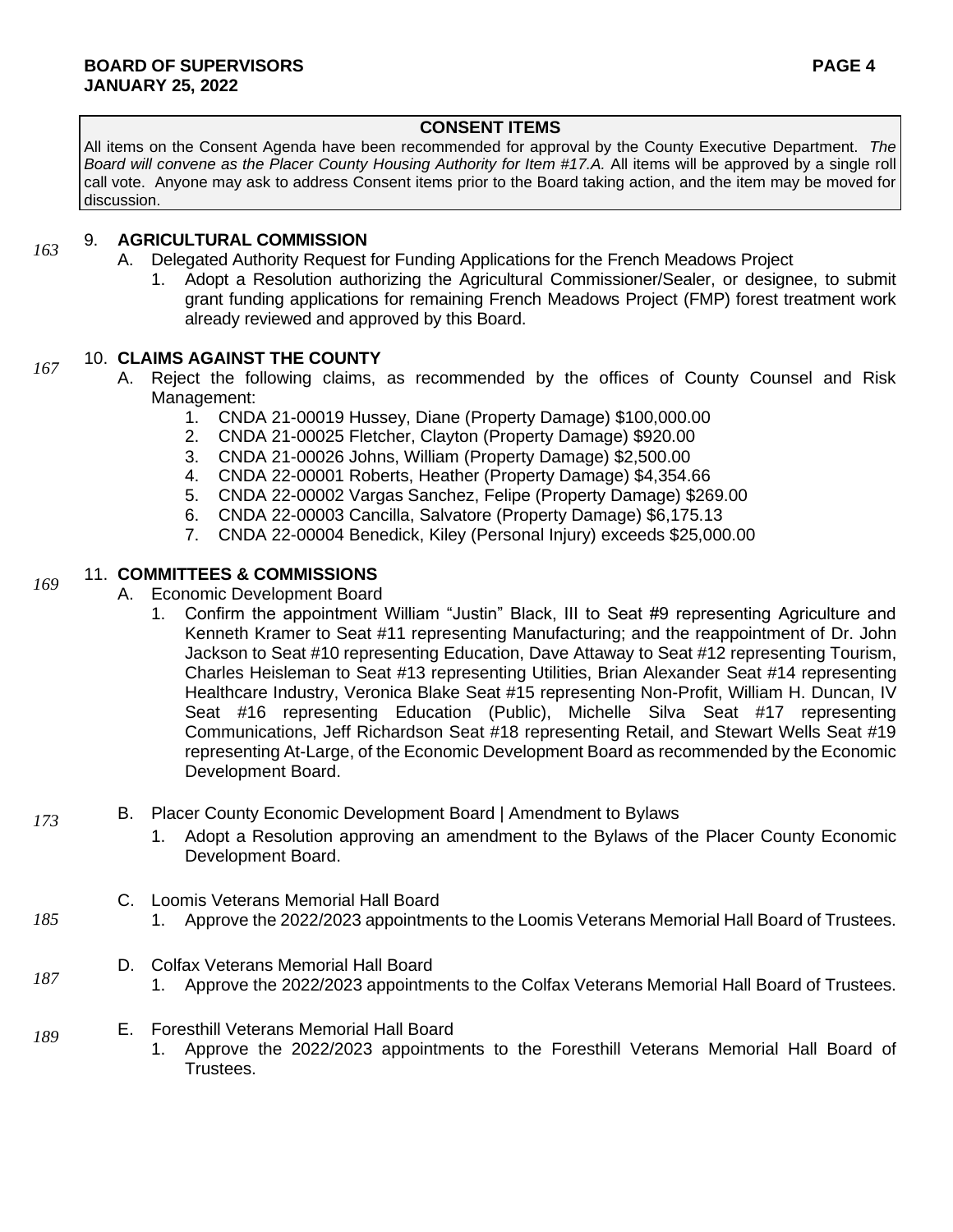## **BOARD OF SUPERVISORS PAGE 5 JANUARY 25, 2022**

- F. Sheridan Municipal Advisory Council
	- 1. Approve the appointment of Charles A. Armistead to the unexpired term of Seat #4 of the Sheridan Municipal Advisory Council as requested by Supervisor Weygandt.

# 12. **COUNTY COUNSEL**

- A. Law Library Board of Trustees
	- 1. Re-appoint Karin Schwab or designee to the Law Library Board of Trustees.

# 13. **COUNTY EXECUTIVE**

- A. California Office of Small Business Advocate Grant Program
	- 1. Ratify submittal of County application dated November 24, 2021, to California Office of Small Business Advocate (CalOSBA) for California Microbusiness COVID-19 Relief Grant Program.
	- 2. Approve a CalOSBA grant program agreement with the State of California (Grant Agreement), commencing January 21, 2022 and ending December 30, 2022, and authorize the County Executive Officer, or designee, to execute the Grant Agreement subject to County Counsel and Risk Management approval.
	- 3. Approve a Memorandum of Understanding for Grant Funding Management in an amount not to exceed Forty-Eight Thousand Dollars (\$48,000) with Sierra Business Council (Grant Funding Management MOU), commencing January 21, 2022 and ending December 30, 2022, and authorize the County Executive Officer, or designee, to execute the Grant Funding Management MOU subject to County Counsel and Risk Management approval.
	- 4. Approve a FY 2021-22 Budget Amendment AM-00600 for CC10006 Economic Development to recognize \$510,500 in grant revenue and increase expenditure authority by the same amount.
- B. Transient Occupancy Tax Enforcement on Delinquent Accounts *197*
	- 1. Adopt a Resolution authorizing and directing the Tax Administrator to record certificates of taxes, penalties and interest due with the Placer County Clerk-Recorder for the purpose of filing a real and personal property lien on short-term rental operators who have failed to remit their transient occupancy tax due pursuant to Placer County Code Section 4.16.
- C. 2022 Board Assignments to Committees and Commission *201*
	- 1. Confirm the 2022 Board of Supervisors Assignments to committees and commissions.
- D. Teleconference Attendance by Members of County Committees and Commissions Pursuant Government Code Section 54953 *207*
	- 1. Authorize teleconference attendance for members of County committees and commissions pursuant to Assembly Bill 361 as codified in Government Code section 54953.

# 14. **FACILITIES MANAGEMENT**

- A. Health and Human Services Center | Consultant Services Agreement with Youngdahl Consulting Group, Inc.
	- 1. Authorize the Purchasing Manager, or designee, to execute a Consultant Services Agreement with Youngdahl Consulting Group, Inc., to provide special inspections as required by the California Building Code for the Health and Human Services Center project located at the Placer County Government Center, North Auburn, CA, in an amount not-to-exceed \$185,000.

*191*

*193*

*195*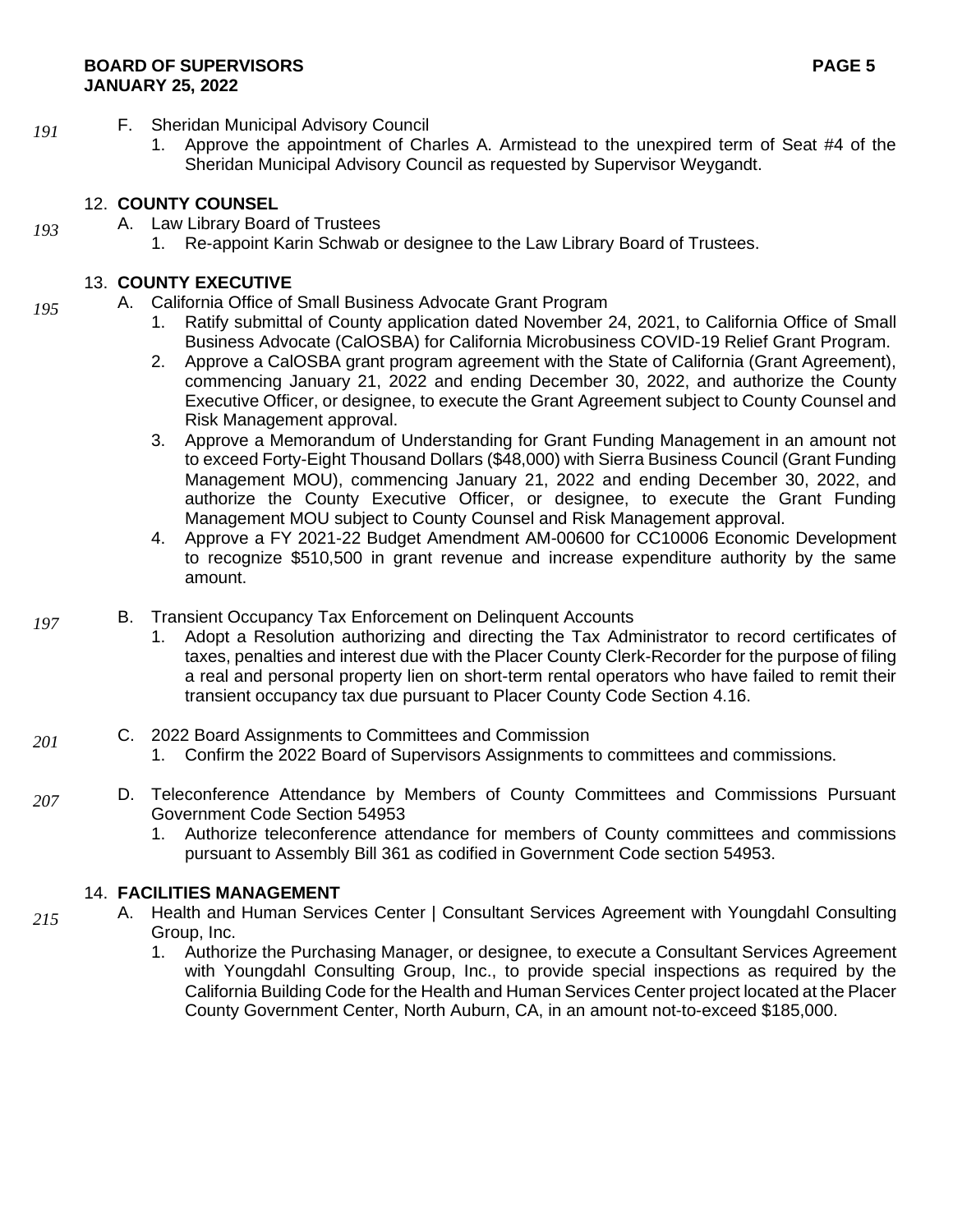# 15. **HEALTH AND HUMAN SERVICES**

- A. Health Enrollment Navigation | Agreement with the California Department of Health Care Services
	- 1. Ratify the amendment to extend the term of the contract with the California Department of Health Care Services for Health Enrollment Navigation to June 30, 2022, with an extension of the Administrative Close-Out period to August 31, 2022, for a new term of February 12, 2020 through June 30, 2022 and add an Administrative Close-Out Period from July 1, 2022 through August 31, 2022 and authorize the Director of Health and Human Services to sign the amendment with Risk Management and County Counsel concurrence.
	- B. Contract Amendment to Coronavirus Emergency Services Funds Agreement
		- 1. Adopt a Resolution to approve a contract amendment with the United States Department of Justice, Bureau of Justice and administrated by the Board of State and Community Corrections for the Coronavirus Emergency Supplemental Funding program, to a revised term of March 31, 2021 to January 31, 2023 and authorize the Director of Health and Human Services, or Designee, to sign the award amendment and related documentation with Risk Management and County Counsel concurrence.
	- C. Video Surveillance System Equipment | Purchase Order with Telesonics, Inc. dba Sonitrol of Sacramento, CA
		- 1. Approve Budget Amendment Number AM-00598 in the amount of \$10,334 within the appropriate accounts of the Health and Human Services Department's FY 2021-22 Final Budget.
		- 2. Approve a purchase order with Telesonics, Inc. dba Sonitrol of Sacramento, CA for the acquisition of a server, cameras, and related equipment for the video surveillance system in the maximum amount of \$10,334.
		- 3. Authorize the Purchasing Manager to sign all required documents.
	- D. Restaurant Supply and Commercial Appliance Service | Purchase Orders
		- 1. Approve Budget Amendment Number AM-00597 in the amount of \$7,520 within the appropriate accounts of the Health and Human Services Department's FY 2021-22 Final Budget.
		- 2. Approve a purchase order with Restaurant Supply for the acquisition of a Champion undercounter dishwasher in the maximum amount of \$5,020. Funding is provided by the Health and Human Services FY 2021-22 Final Budget.
		- 3. Approve a purchase order with Commercial Appliance Service for the installation of the abovementioned Champion undercounter commercial dishwasher in the maximum amount of \$2,500. Funding is provided by the Health and Human Services FY 2021-22 Budget.
		- 4. Authorize the Purchasing Manager to sign all required documents.

*225*

*223*

*217*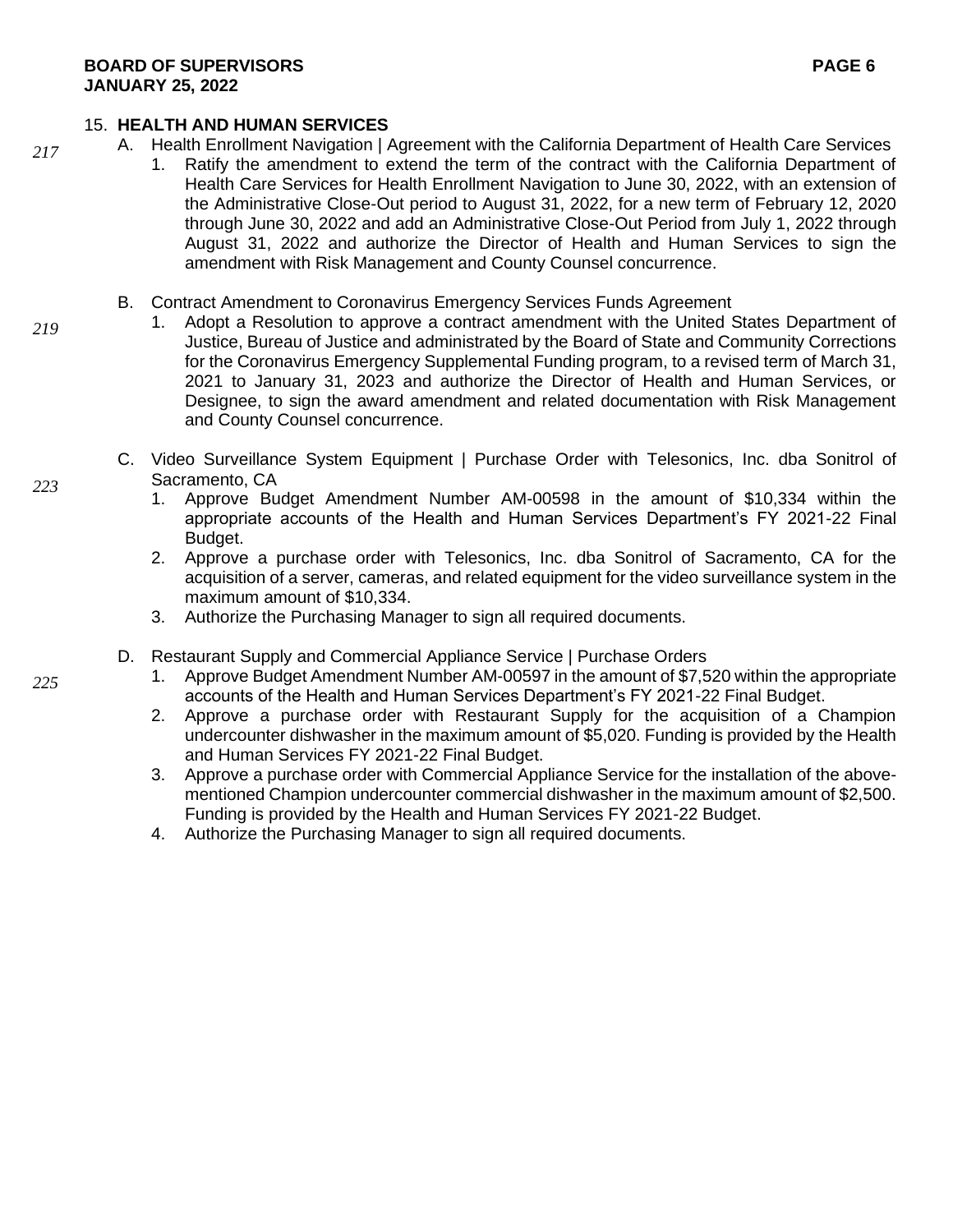- E. California Advancing and Innovating Medi-Cal Managed Care Program Agreements *227*
	- 1. Approve a revenue agreement with Anthem Blue Cross to provide Enhanced Care Management and Community Supports services to populations of focus for reimbursement to Placer County Health and Human Services from January 1, 2022, through December 31, 2022, and authorize the Director of Health and Human Services to sign the agreement with Risk Management and County Counsel concurrence, and approve automatic renewal for consecutive one (1) year periods unless otherwise terminated.
	- 2. Approve an agreement with Health Net of California to provide Enhanced Care Management services to populations of focus for reimbursement to Placer County Health and Human Services in accordance with established rates from January 1, 2022, through December 31, 2022, and authorize the Director of Health and Human Services to sign the agreement with Risk Management and County Counsel concurrence and approve automatic renewal for consecutive one (1) year periods unless otherwise terminated.
	- 3. Approve an agreement with Health Net of California to provide covered Community Supports to populations of focus for reimbursement to Placer County Health and Human Services from January 1, 2022, through December 31, 2022, and authorize the Director of Health and Human Services to sign the agreement with Risk Management and County Counsel concurrence and approve automatic renewal for consecutive one (1) year periods unless otherwise terminated.

# 16. **HUMAN RESOURCES**

- A. Adjustment to Salary Grades U10, U11, and U12 to Comply with California Minimum Wage
	- 1. Adopt an Ordinance, introduced January 11, 2022, amending the un-codified Schedule of Classifications and Compensation Ordinance to comply with California State minimum wage law for calendar year 2022.
	- B. Updates to the Uncodified Schedule of Classifications and Compensation Ordinance
		- 1. Adopt an Ordinance, introduced January 11, 2022, to amend the uncodified Schedule of Classifications and Compensation Ordinance to:
			- a. Create the new classifications of Supervising Deputy Probation Officer, Chief Information Security Officer, Eligibility Specialist - Trainee, Budget Administrator, and Legislative & Governmental Affairs Coordinator.
			- b. Retitle the Director of Economic Development and District Aide Contract.
			- c. Abolish the classifications of Supervising Deputy Probation Officer Institution and Supervising Deputy Probation Officer – Field.

# 17. **PLACER COUNTY HOUSING AUTHORITY**

- A. Housing Assistance Payments | Contract with Mercy Housing California 99, L.P. *239*
	- 1. Adopt a Resolution authorizing the Executive Director of the Placer County Housing Authority, to sign the contract with Mercy Housing California 99, L.P. for Housing Assistance payments, any related amendments or related documentation with Risk Management and County Counsel concurrence.

# 18. **PUBLIC WORKS**

- A. Sewer Maintenance Districts 1 and 2 Lift Station Improvement Project | Approve Plans and Specifications & Authorize to Advertise for Construction Bids *243*
	- 1. Approve Plans and Specifications for the Sewer Maintenance Districts 1 and 2 Lift Station Improvement Project (Project Numbers: Joerger Road Lift Station PJ01064, Sylvan Glen Lift Station PJ00175, and Winterhawk Lift Station PJ01422) with a combined estimated construction cost of \$473,675, and authorize the Director of Public Works, or designee, to advertise for construction bids with funding from the respective Sewer Maintenance District user fees.

*233*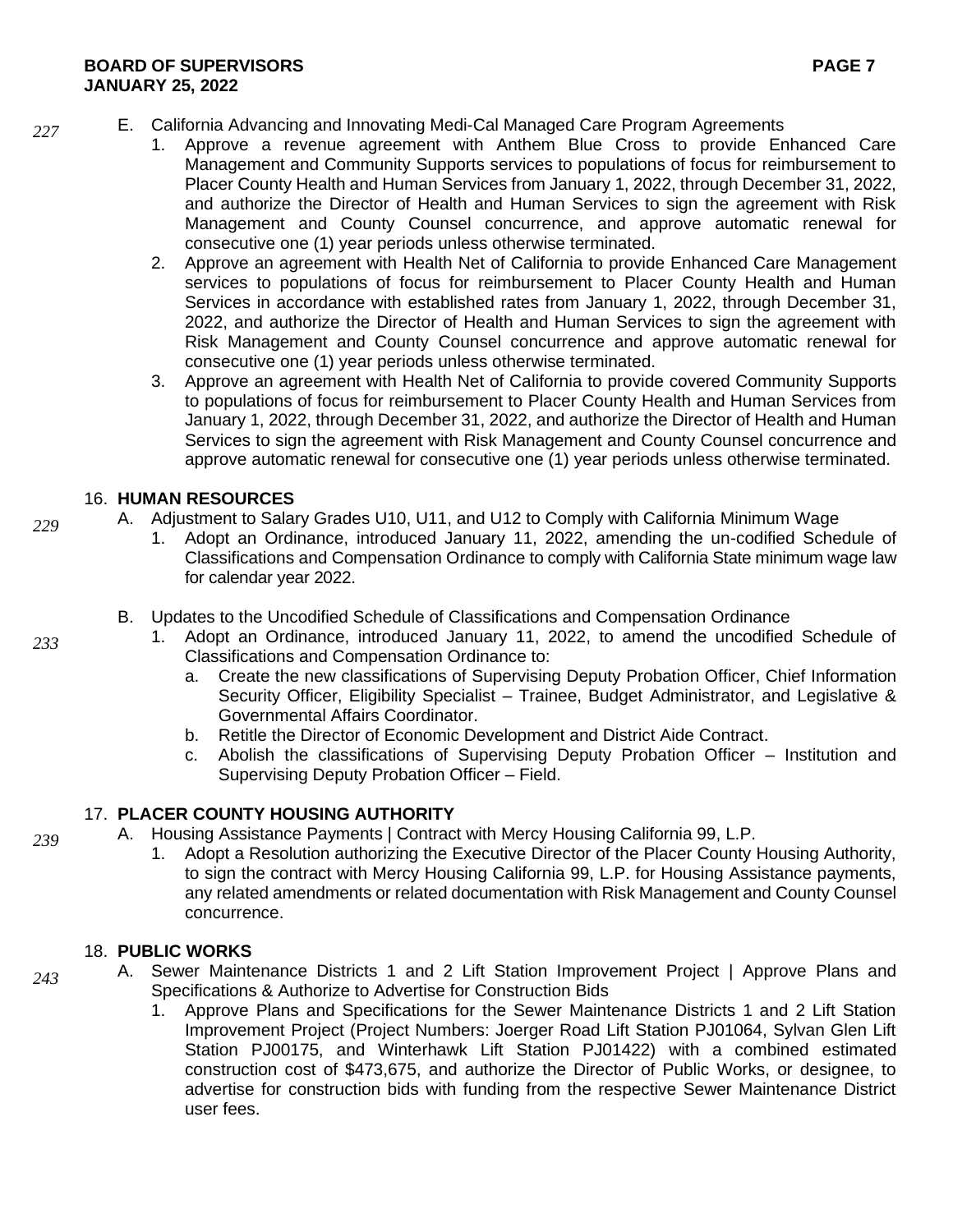- B. Refund of Sewer Service Charges to Terracina Oaks, LP | Sewer Maintenance District 1
	- 1. Approve a refund of sewer service charges from Sewer Maintenance District 1 to Terracina Oaks, LP, APN 052-043-011-000, for 3.714 equivalent dwelling units per year for FY 2013-14 through FY 2021-22, in the amount of \$29,881 and direct the Auditor-Controller to pay said amount.
	- 2. Authorize the Director of Public Works, or designee, to complete all necessary paperwork for the refund.

# 19. **TREASURER-TAX COLLECTOR**

- A. Transfer of Unclaimed Monies to the General Fund
	- 1. Adopt a Resolution directing the Auditor-Controller to transfer unclaimed funds in the amount of \$176,696.12 to the General Fund, \$21,331.64 of which must be used for victim services, per Government Code Sections 50050-50057 and the Placer County Auditor's Policy Directive on Escheating and Refunding Unclaimed Funds.

**ADJOURNMENT –** To next regular meeting, on February 8, 2022.

# **BOARD OF SUPERVISORS' UPCOMING MEETING SCHEDULE:**

February 8, 2022 February 22, 2022 March 8, 2022 March 22, 2022 April 12, 2022 April 25, 2022 (Tahoe) April 26, 2022 (Tahoe)

Materials related to an item on this Agenda submitted to the Board after distribution of the agenda packet are available for public inspection at the Clerk of the Board of Supervisors Office, 175 Fulweiler Avenue, Auburn, during normal business hours. Placer County is committed to ensuring that persons with disabilities are provided the resources to participate fully in its public meetings. If you are hearing impaired, we have listening devices available. If you require additional disability-related modifications or accommodations, including auxiliary aids or services, please contact the Clerk of the Board. If requested, the agenda shall be provided in appropriate alternative formats to persons with disabilities. All requests must be in writing and must be received by the Clerk five business days prior to the scheduled meeting for which you are requesting accommodation. Requests received after such time will be accommodated only if time permits.

Any document submitted for consideration shall be submitted to the Clerk of the Board of Supervisors, 175 Fulweiler Avenue, Auburn, CA 95603 no later than 5:00 p.m. the day before the scheduled meeting. Any documentation submitted at any noticed videoconferencing site will become part of the official record, but will not be disseminated to the Board prior to the Board's action. NOTE: An alternate location may be offered as a courtesy for a Board meeting but may be closed due to inclement weather or may not be available if technology fails.

To watch Board meetings or view Agendas online, go to Placer County's websit[e www.placer.ca.gov](http://www.placer.ca.gov/) 

The public's participation in the Board of Supervisors meeting will be received through the following means:

- The board meeting room will be open to in-person attendance.
- The Board proceedings are available via Zoom and you may also participate in Public Comment by using the "raise hand" function<https://www.placer.ca.gov/boslive>
- You may call in to listen toll free at 877-853-5247 using the Webinar ID 974 1086 4129.
- Alternatively, citizens may submit their comments in written form at the following link: [https://www.placer.ca.gov/FormCenter/Clerk-of-the-Board-29/Public-Comment-Submission-157.](https://www.placer.ca.gov/FormCenter/Clerk-of-the-Board-29/Public-Comment-Submission-157)
- The public may always email comments to the Clerk of the Board [mwood@placer.ca.gov](mailto:mwood@placer.ca.gov) or mail the same through the U.S. Postal Service to the County, Attn: Clerk of the Board, 175 Fulweiler Avenue, Auburn, CA 95603.
- All written or emailed public comments received prior to 5 p.m. the day prior to the meeting will be provided to the Board members electronically or in written format.

*247*